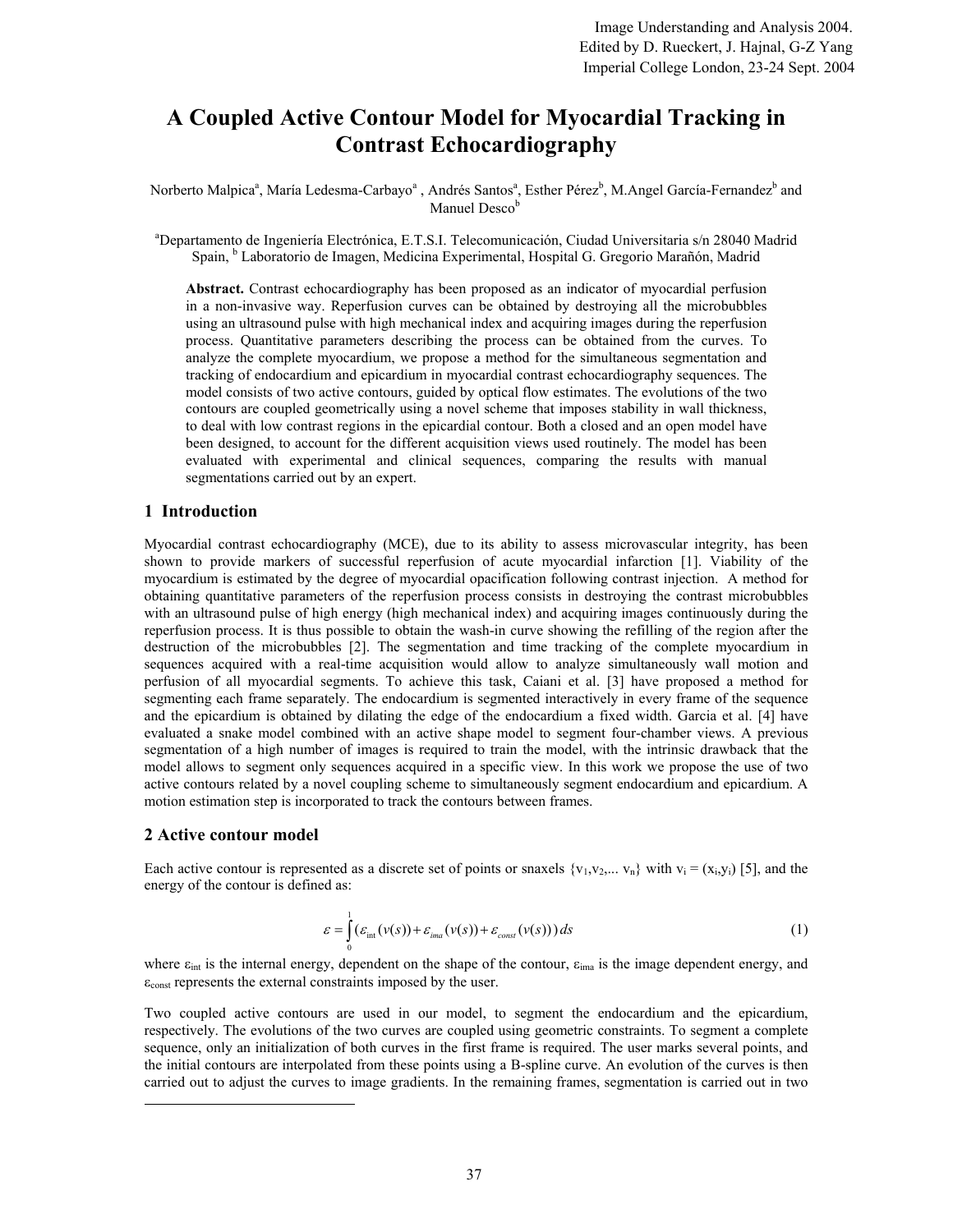stages. To compensate inter-frame displacement a first evolution is performed, based on motion estimation. A second evolution is then performed on each snake using the gradient as image energy, with distance restrictions between snakes to correct the evolution on regions of the image with low gradient.

To be able to deal with sequences acquired either in short axis views or in apical two-chamber and four-chamber views, we have designed a closed model and an open one. In the closed model the first and last points are linked together. In the open model, the first and last points of the curve only have one neighbour each. Definition of curvature and distance energies in these cases is not straightforward [5]. We set the curvature energy,  $\varepsilon_{curvature}$  = 0 in both ends, so the end points tend to follow their neighbours.

### **2.1 Internal energy**

In our model, the internal energy is the addition of two terms. The first one is a curvature energy, based on the second derivative. The second term is an energy aimed at distributing snaxels uniformly along the contour. The external energy is based on the gradient of a diffusion-filtered version of the image. We have used a simple gradient based on finite differences. The energy is computed as the inverse of the gradient value.

#### **2.2 Distance constraints**

Some parts of the epicardium show a low gradient or no gradient at all due to blooming or other artefacts in the acquisition process. On these regions, an evolution of the curve based only on the gradient of the image would lead to incorrect results. The endocardium, on the contrary, is usually well depicted due to the high intensity of contrast in the cavity. We assume that the segmentation of the endocardium based only on the gradient is correct, and introduce a distance constraint, modeled as two coupling energies between the curves.

To implement this coupling, we define two distance-based energies, denoted as hard distance constraint and soft distance constraint. The hard constraint, applied to both inner and outer curves, imposes a maximum and a minimum distance between both curves, similar to that proposed by Zeng [6] for segmenting the brain cortex. When the distance between the curves is outside the allowed distance range, the energy has a very high constant value. The distance was defined based on previous manual segmentations and similar constraints proposed in the literature.

The soft constraint, applied only to the evolution of the outer curve, is a novel coupling scheme. It aims at preserving the mean distance between curves in regions with low gradients. A weighted mean distance between the curves is computed, weighting the distance of each snaxel by the value of the image gradient at that point:

$$
\bar{d}_i = \frac{1}{N} \sum_{k=1}^{N} g_k \ d(v_k, C_j) \tag{2}
$$

The energy of every snaxel is then computed as follows:

$$
\varepsilon_{dist} = d(v_i, C_j) - \overline{d}_i \tag{3}
$$

This distance energy is again weighted by the value of the gradient at every snaxel, so that the contribution of this energy is low in points with a high gradient value.

Figure 1 shows the effect of the soft constraint based on mean distance. On the left, the result of the evolution without this constraint is shown. On the right, the result with the constraint is presented. As can be observed, sections of the curve with a high gradient are not affected, while the result is corrected in sections with gradient dropouts.

## **2.3 Motion energy**

To take advantage of temporal information and make the segmentation more efficient, we define a motion energy based on inter-frame displacement estimation. As reported in [7] we tested several optical flow methods to track regions of interests in contrast echocardiography sequences. The best results were obtained with the method proposed by Lucas and Kanade [8].

A multiscale version of the algorithm was designed, using a four-level Gaussian pyramid to capture large displacements without a major increase in computational load. The displacement is first computed at the lowest resolution. The algorithm is then applied at higher levels, starting from the displacements obtained in the previous level.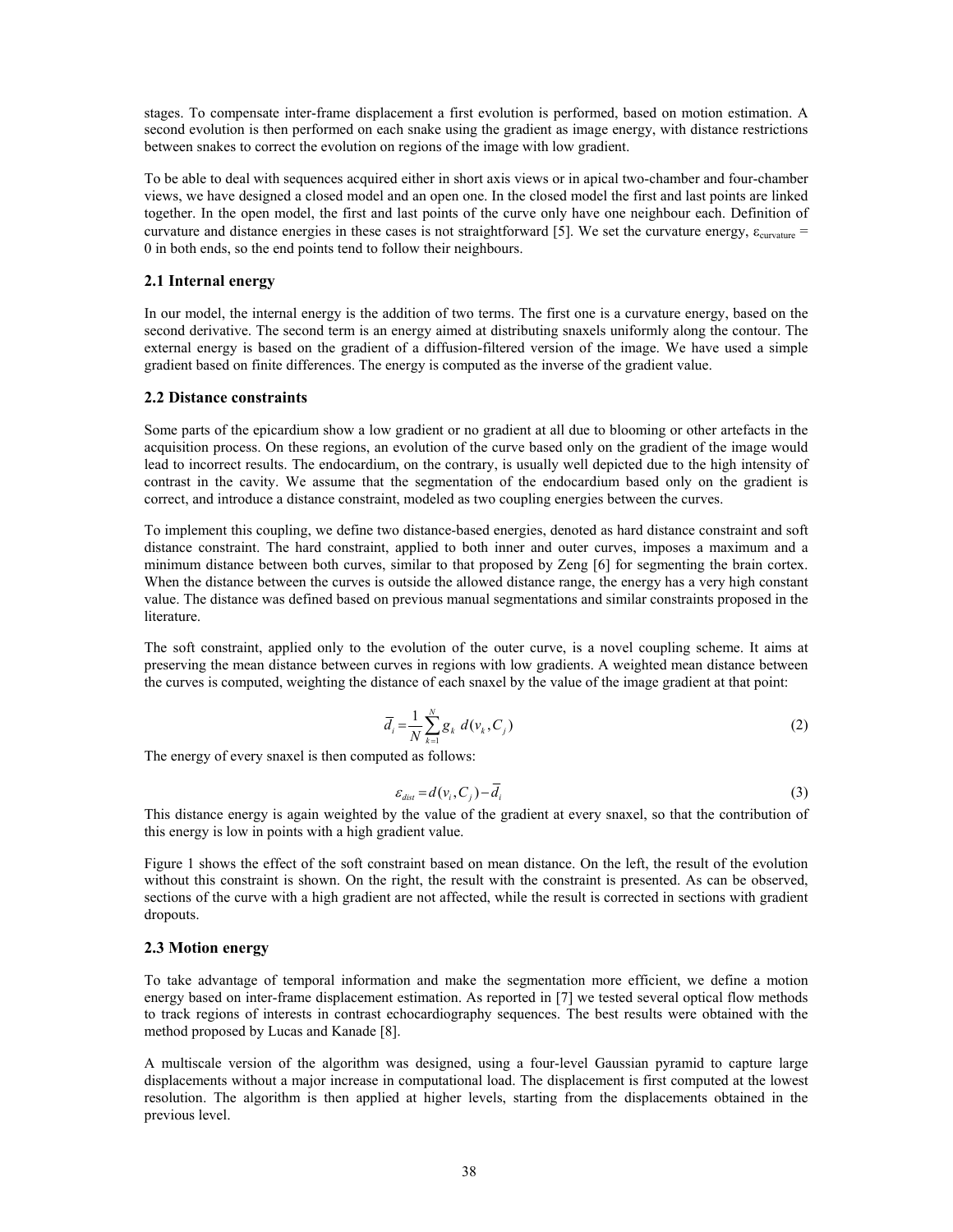Once we have obtained a displacement for every control point, the energy at each point of the neighbourhood is defined as the distance in pixels to the displaced point. Internal energies are also taken into account. The compete model is thus:

$$
\varepsilon = \int_{0}^{1} (\alpha \varepsilon_{\text{mot}}(v(s)) + \beta \varepsilon_{\text{int}}(v(s)) + \gamma \varepsilon_{\text{const}}(v(s))) ds
$$
\n(4)

where  $\varepsilon_{\text{mot}}$  represents motion energy. In all experiments, the parameters used were  $\alpha = 1.0$ ,  $\beta = 0.6$ ,  $\gamma = 0.8$ .



**Fig 1.** Result of curve evolution without distance constraints (left) and including the constraints (right)

# **3 Experiments and Results**

For evaluating the closed model, six short axis sequences acquired from pigs during experimental surgery were used, with a total of 221 images. The open model was tested on 181 images from 6 sequences, obtained in clinical routine from 6 different patients. Three of the sequences were two chamber views and three were four chamber views. Images were acquired with Contrast Pulse Sequencing (CPS), a real-time acquisition method with an Acuson Sequoia (Acuson-Siemens) scanner. All the images were manually segmented by an expert observer, and by the automatic model. To compare both segmentations, two parameters were obtained: mean distance between curves and Hausdorff distance (maximum distance from a point of a curve to the other curve). For the close model, the degree of overlap between segmented surfaces was also computed. The results are summarized in table 1 (closed model) and table 2 (open model). Examples of the segmentation of two frames are shown in figure 2.

The proposed algorithm achieved good results both in endocardium and epicardium. Differences with manual segmentation results are larger in the epicardium, due to the lack of information in that part of the image. Results are similar to those presented by [4], but their model required a priori training by manual segmentation of a high number of images.

|             | Degree of overlap   | Mean distance (mm) | Hausdorff distance (mm) |
|-------------|---------------------|--------------------|-------------------------|
| Endocardium | $97.7\% \pm 0.12\%$ | $1.46 \pm 0.70$    | $2.34 \pm 1.54$         |
| Epicardium  | $94.5\% \pm 2.11\%$ | $1.87 \pm 0.63$    | $3.21 \pm 1.97$         |

**Table 1.** Comparison between manual and automatic segmentation results for the closed model